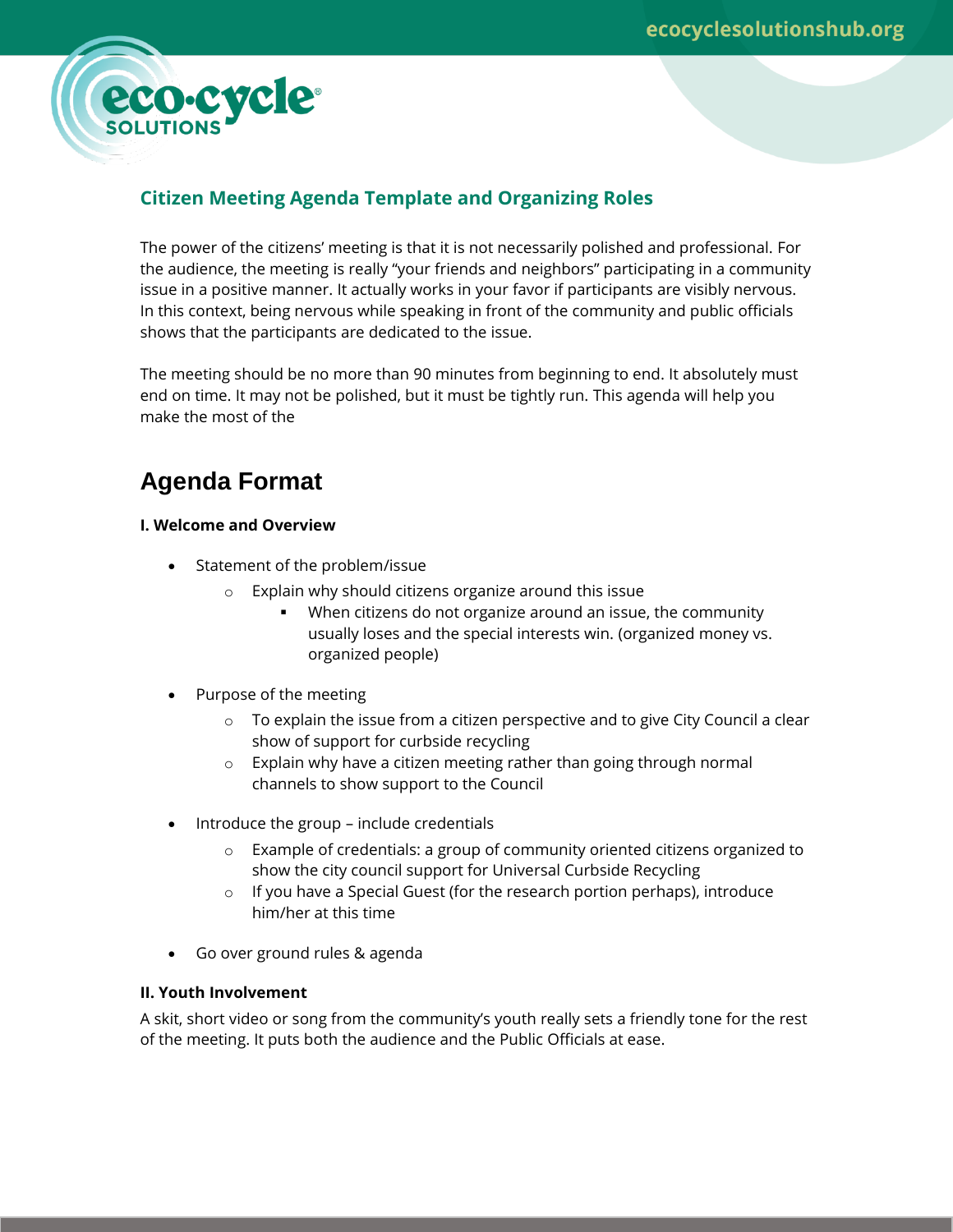

### **III. Research Presentation**

The research presentation is an in-depth explanation of the issue. Why 'A' leads to 'Z'. If we don't do this, then 'X' will happen.

#### **IV. Review Ground Rules** (again)

#### **V. Public Testimony – 15 mins**

Control the time allotted each individual with a huge (but friendly) "TIME" sign. The "TIME" sign can be held up by a youth participant. Having a young person fulfill this role takes the edge off.

- Have two or three people from the group act as "ice-breakers" to start the testimony section
- Encourage clapping
- It's o.k. (and encouraged) if opposing views or concerns are talked about
- If someone takes over the microphone and will not yield, the tech crew should switch off the microphone. Part of the Emcee's role is to moderate if necessary.
- Finally, have a "closer" from the group sum up what was said. Include both positive and negative points – but end on a positive note.

#### **VI. Public Officials Speak**

Give each official at least 2 minutes to speak. Allow them to go over if meeting time permits.

# **VII. Acknowledgement from Public Officials**

If politically possible, the Emcee should ask the officials directly if they will commit to passing curbside recycling. This gives them a forum to announce their opinions in front of the media.

# **VIII. Thank you & Summary**

The Emcee thanks everyone and gives an inspiring summary of the meeting. Include the next steps.

Examples: "You showed up and it mattered"

"We got X agreement from the City Council"

"We learned ..."

"A show of hands - How many of you will (do the next steps i.e. come to the City Council vote)?"

Having music to close the meeting is a good cue for the audience.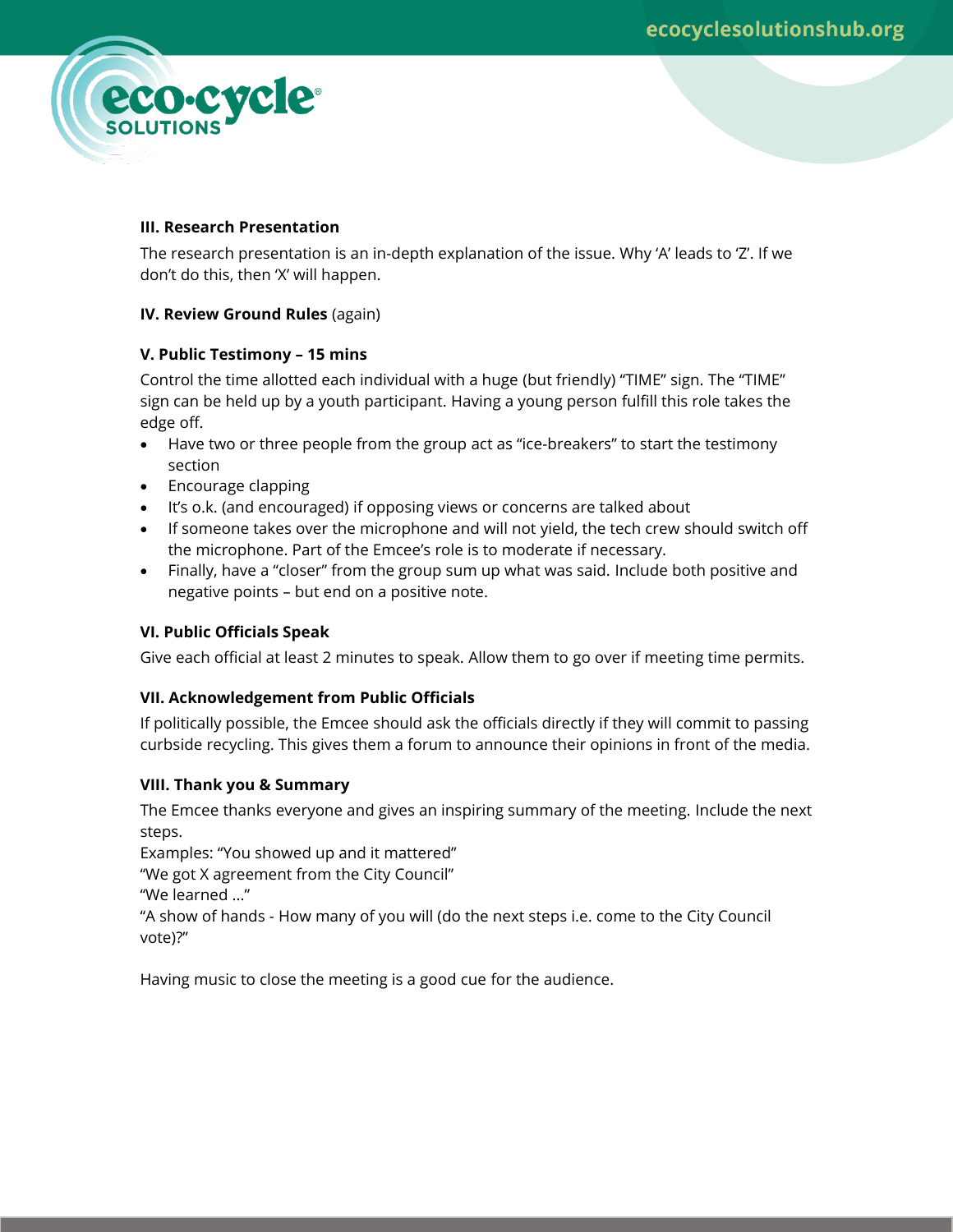

# **Organizing Roles**

The key to running a successful citizens' meeting is to share responsibilities in preparing for and running the meeting among your core community group. This also keeps your group members engaged in the process and committed to making the event a success.

Below are the key roles your group members can adopt. They can be performed as a committee of several people or just one person, depending on your group size.

# **Agenda Committee**

- Sets agenda
- Finds suitable meeting location

#### **Technical Committee**

- Stage manager (optional)
- Lights
- PA system
- Presentation equipment and screen

#### **Set-Up Committee**

- Tables & chairs set up for the presentation, speakers, Public Officials and audience
- Refreshments table
- Media area (optional)
- Kids area (optional)

# **Signage Committee**

- Create signage
	- o Ground Rules
	- o Group Name / Welcome Banner
	- o Time Sign to signal when time is up during the Public Testimony
	- o Parking Signs
	- o Directions to room
	- o Program for attendees

# **Event Committee**

- Emcee
	- o Gives the "Welcome and Overview"
	- o Introduces the speakers
	- o Reviews the Ground Rules
	- o Facilitates the Public Testimony portion
	- o Invites the Public Officials to speak
	- o Concludes the meeting